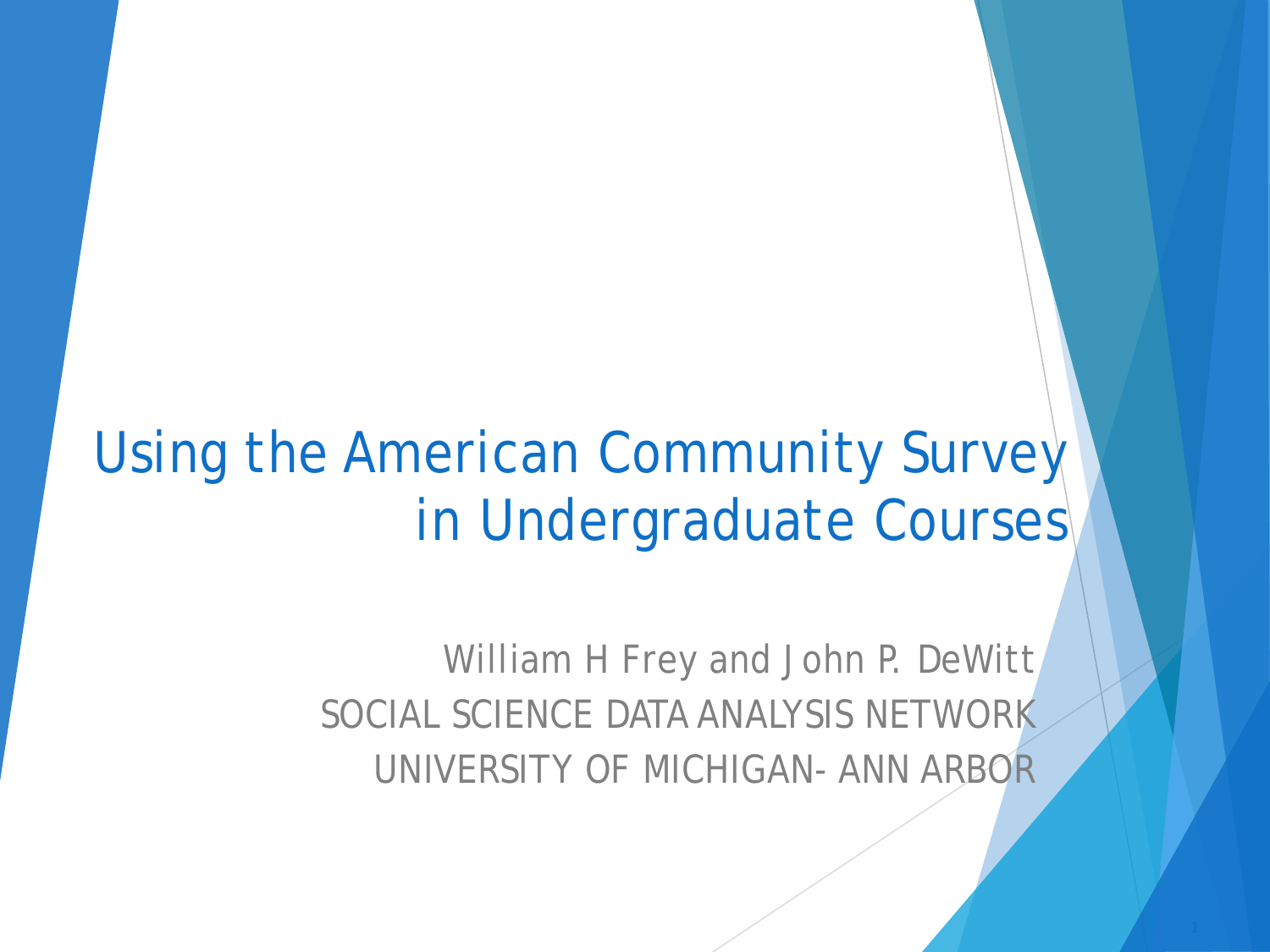# Background

### ▶ SSDAN.net

- Within Population Studies Center at Univ. of Michigan since ~1995
- Make demographic data accessible to general public and for use in education

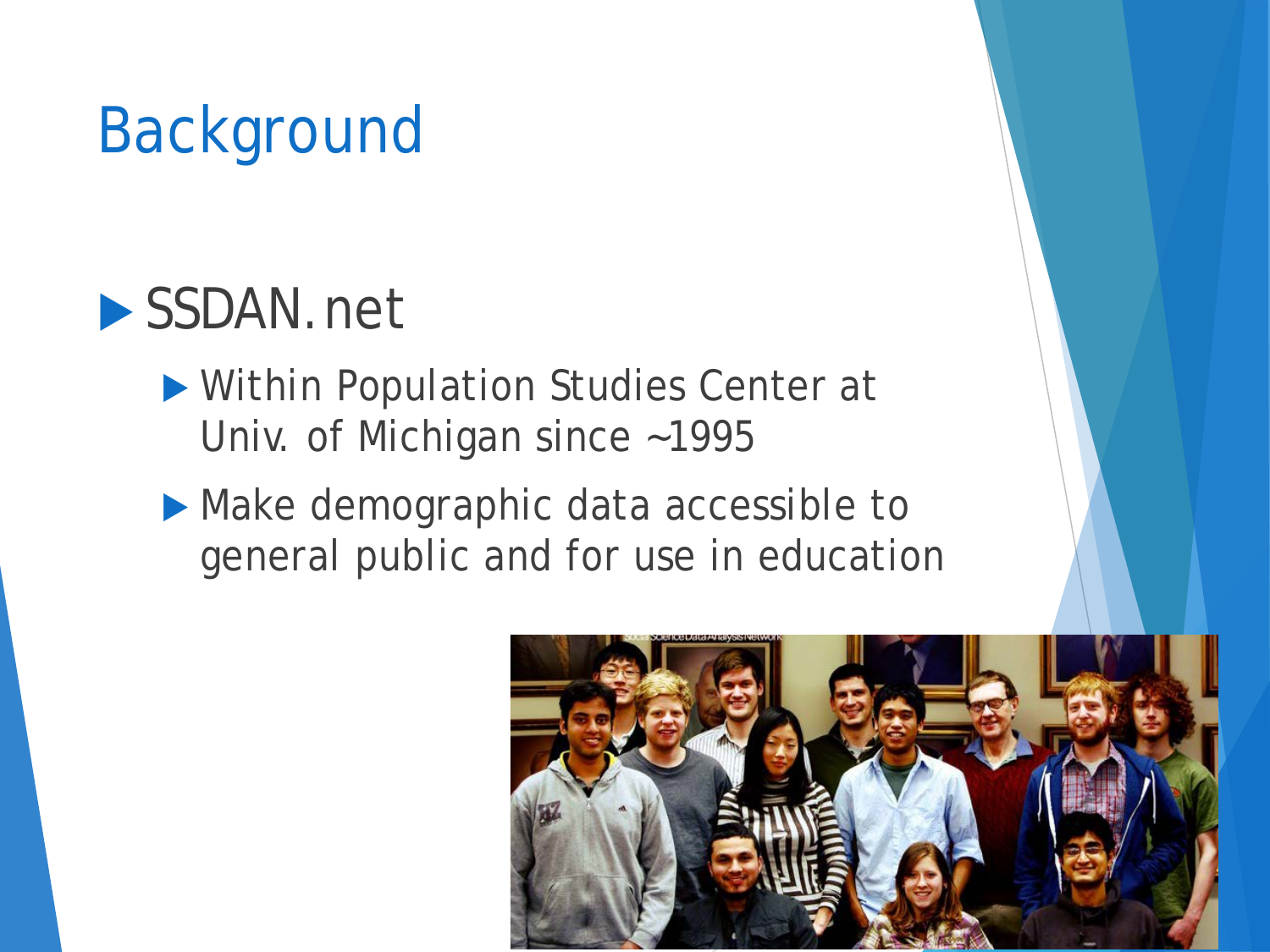# Background

- ▶ Past Projects and Related Work
	- Allyn & Bacon Social Atlas of the US (Pearson)
	- ▶ ACS Compass Guide Media Handbook
	- DataFerrett and ACS
	- KidsCount in the Classroom
	- Investigating Change workbook (Cengage)
- Funding from
	- $\blacktriangleright$  NSF
	- NICHD
	- US Dept of Education
	- Annie E. Casey
	- US Census Bureau
	- Sloan Foundation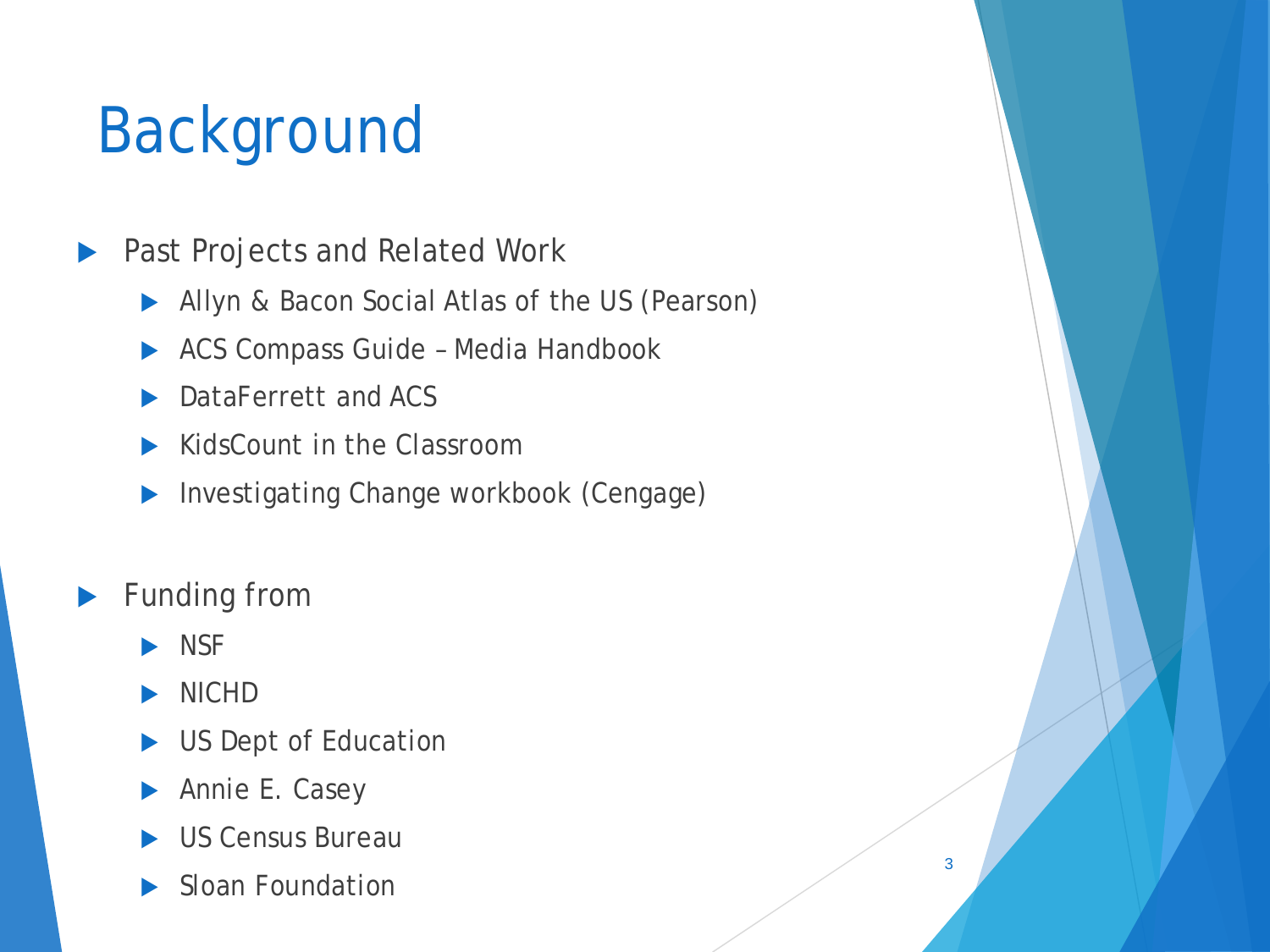### Background - Websites

- SSDAN: **[http://ssdan.net](http://ssdan.net/)**
- **Programs in the Population Sciences: [http://pips.ssdan.net](http://pips.ssdan.net/)**
- DataCounts: **<http://ssdan.net/datacounts/>**
- CensusScope: **[http://CensusScope.org/](http://censusscope.org/)**
- TeachingWithData: **[http://teachingwithdata.org](http://teachingwithdata.org/)**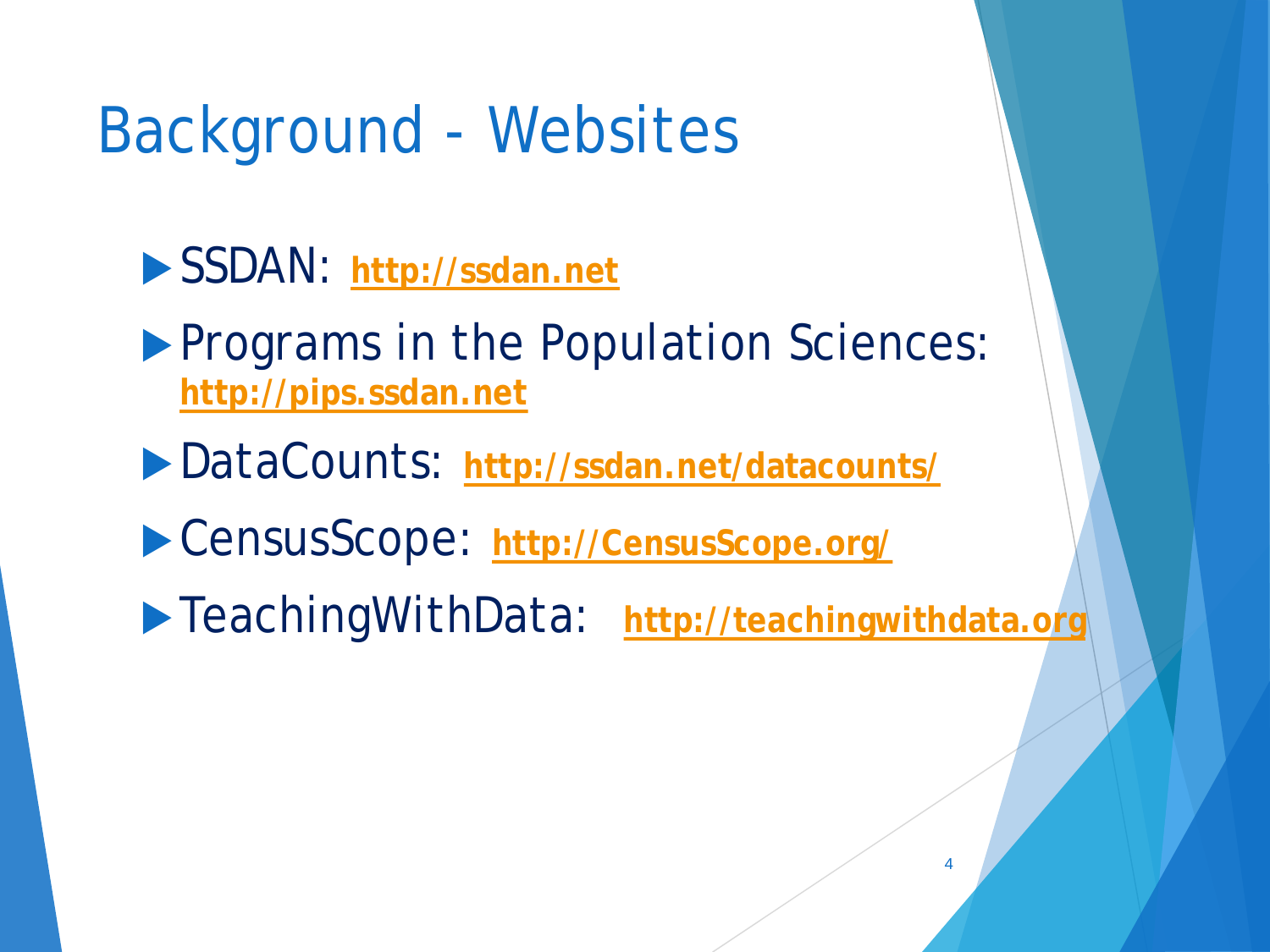## Including Data Builds QL and:

- Engages students with disciplines more fully
	- **Participatory learning**
	- ▶ Better picture of how social scientists work
	- Prevents some of the feelings of "disconnect" between substantive and technical courses
	- **Empirical Evidence**
- **Piques student interest**
- ▶ Opens the door to the world of data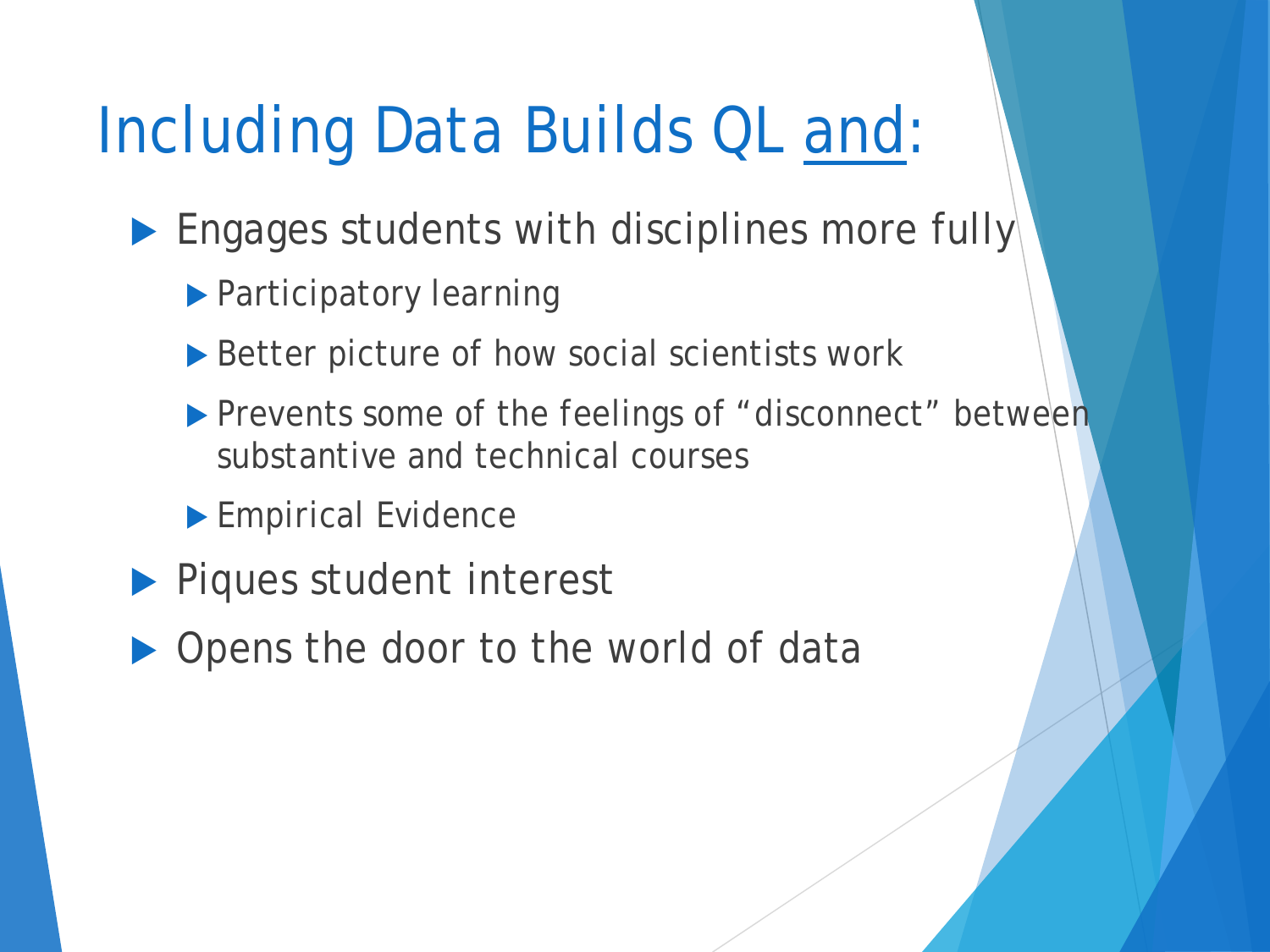- ▶ Simple datasets (~3,000) for undergrad ed, data from 1950 to 2017
- $\triangleright$  Uses WebCHIP  $\rightarrow$  no need to learn complex stats package. Start simple!
- ▶ Great for intro and non-methods courses to show students how to answer questions with data
- Find from **<http://ssdan.net/>**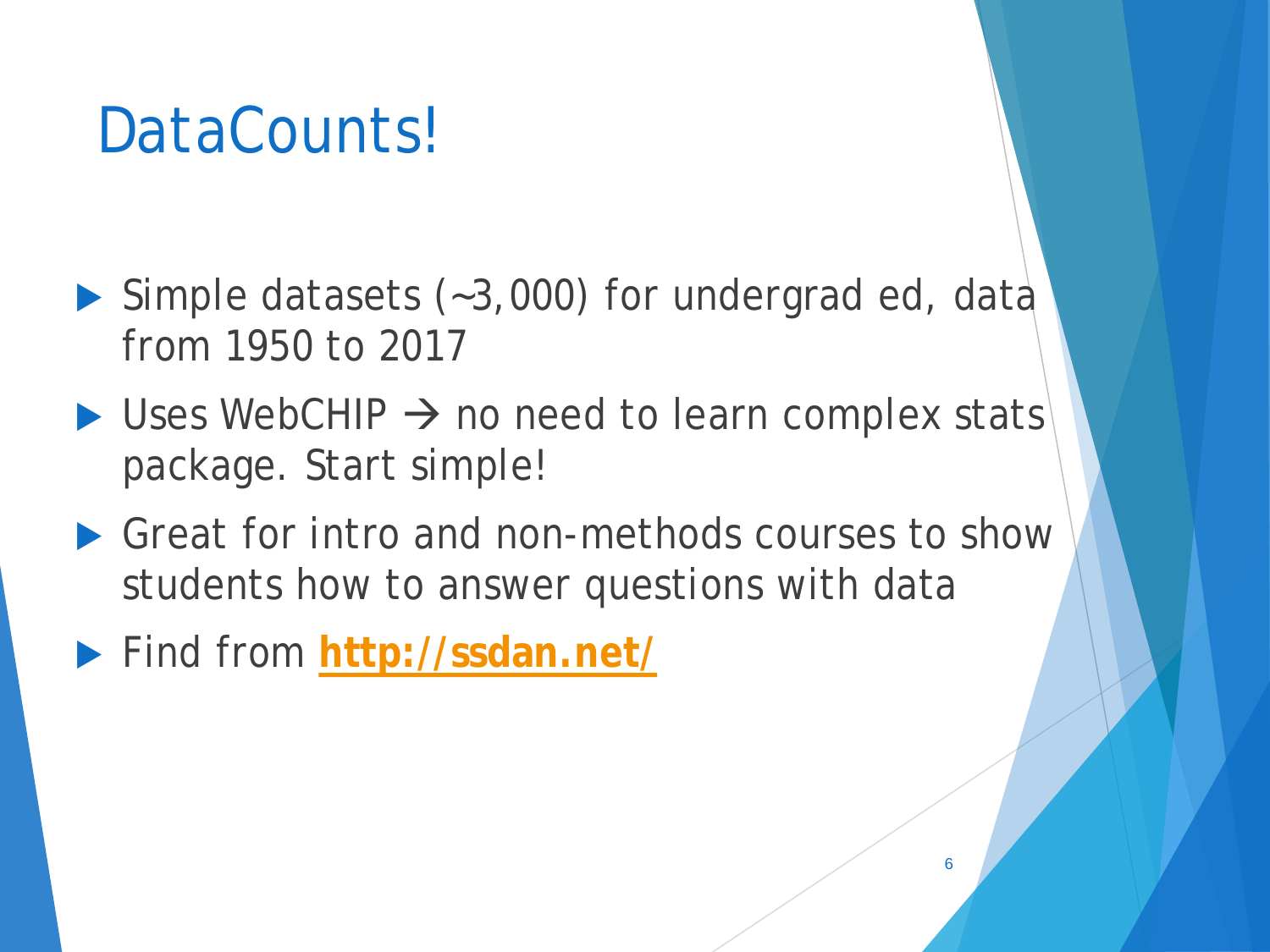## DataCounts! Topics

▶ Datasets cover wide range of topics

- ▶ Population Structure
- ▶ Racial/Ethnic and Gender Inequality
- **Immigrant Assimilation**
- ▶ Labor Force Characteristics
- ▶ Marriage, Divorce, Households and Families
- **Poverty**
- ▶ Aging Population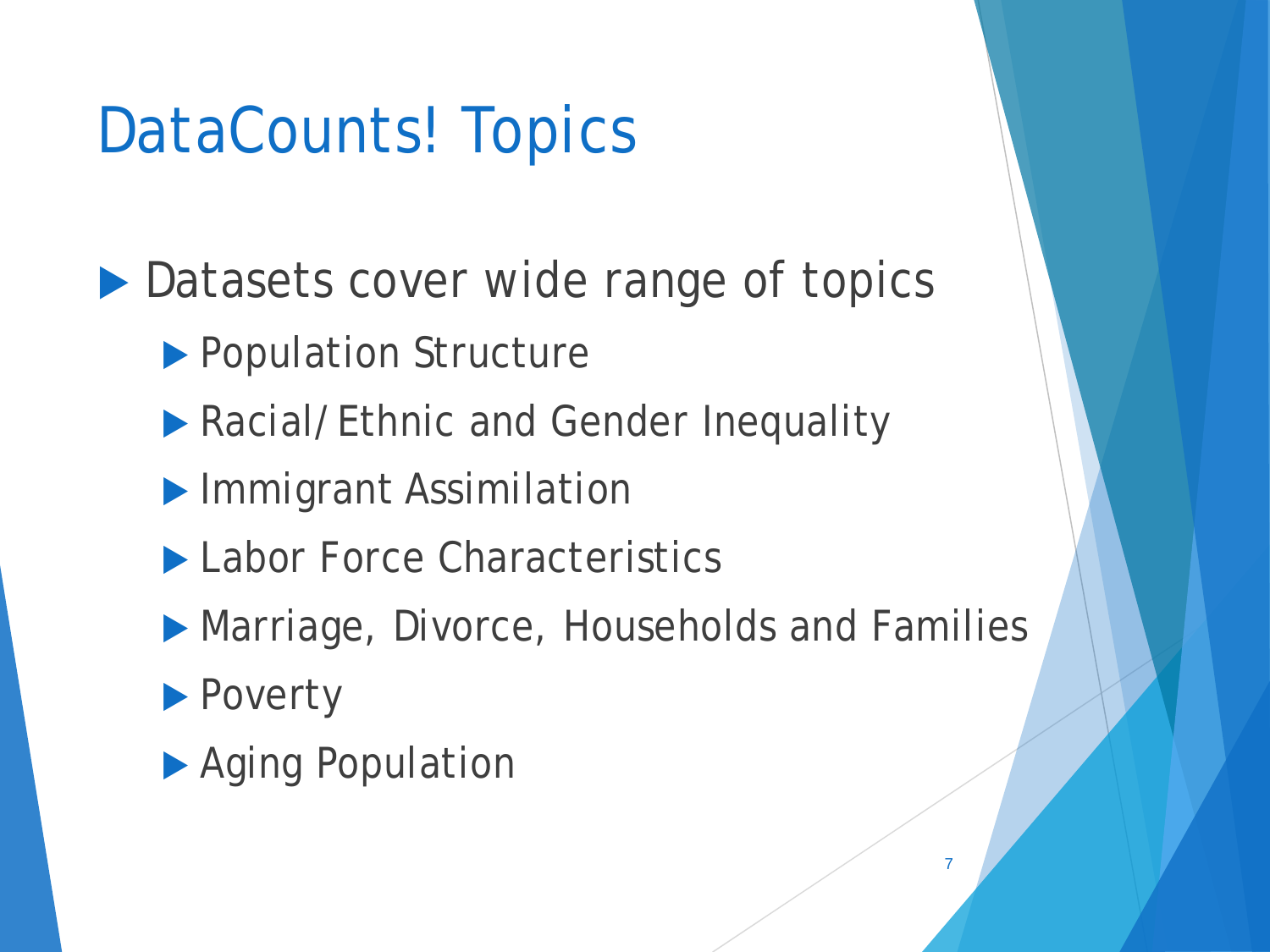Most modules start with a question

- How does the year of immigration affect the English speaking ability? Does race matter?
- ▶ Datasets have answers to many questions
- What would we need to answer?



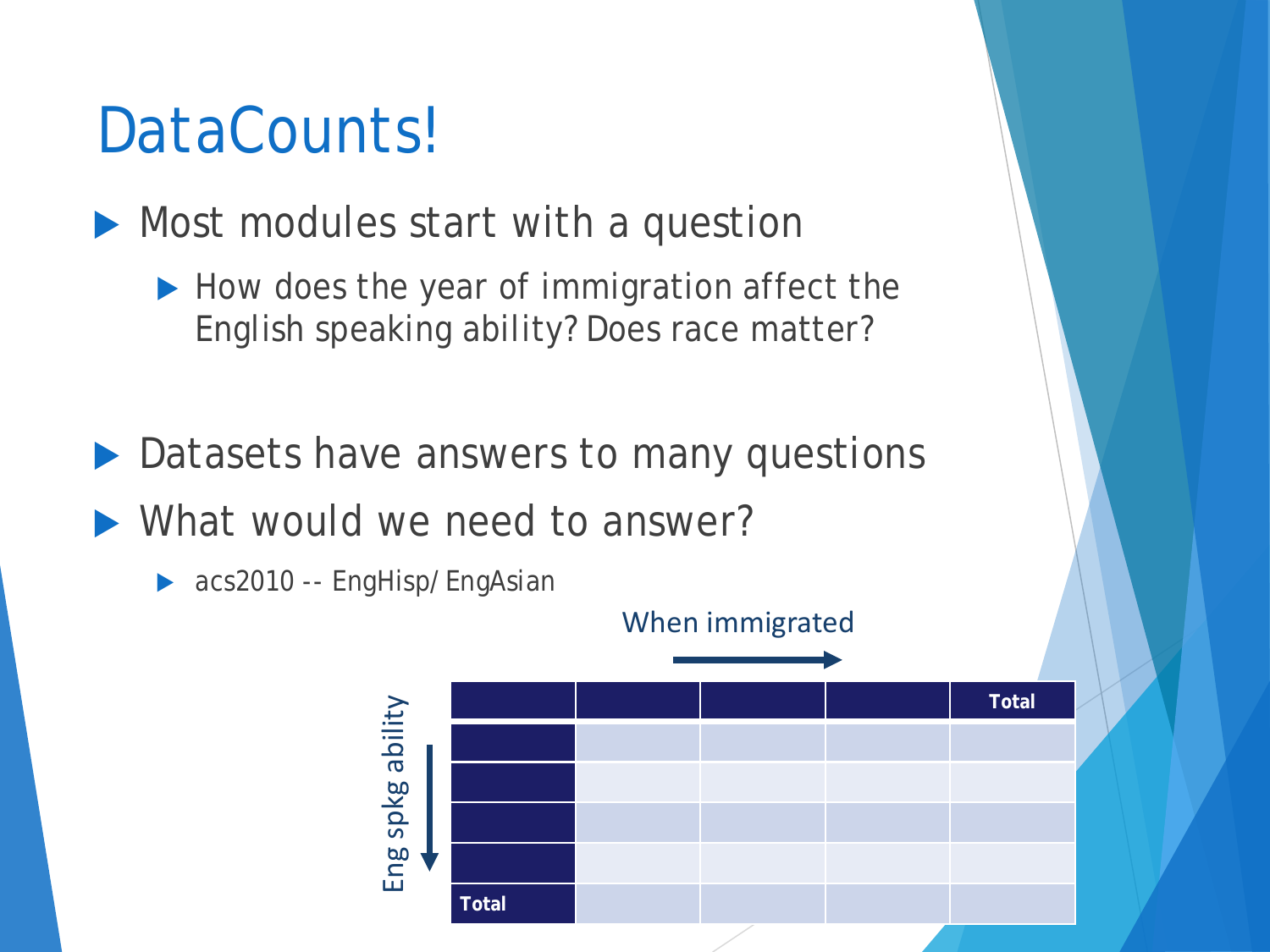### DataCounts! – Engaging Students

- What are the variables used?
- What will we need to answer the questions?
- <http://ssdan.net/datacounts/webchip>
	- Acs17\_1yr earneduc17

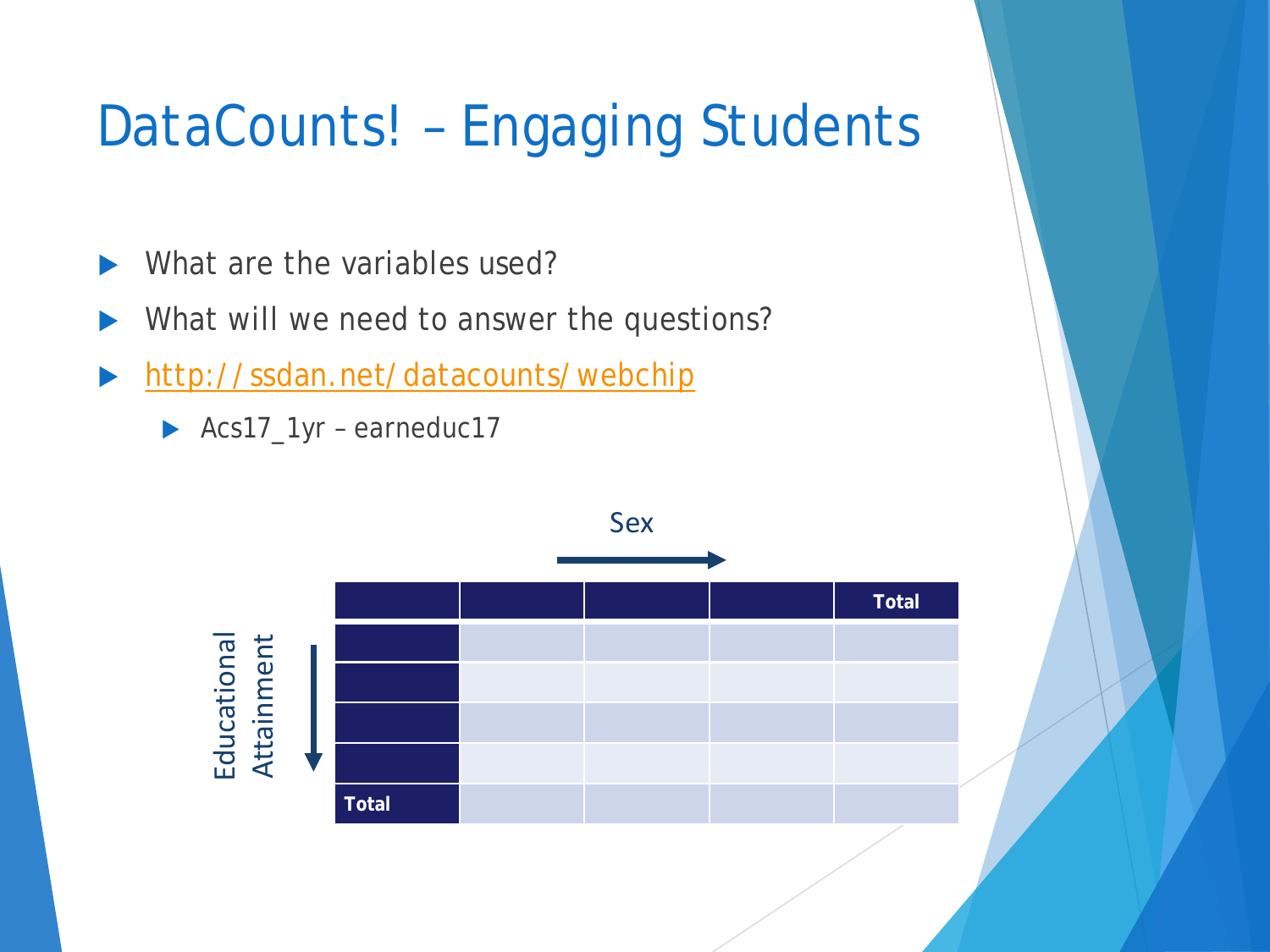- Simple Exercise Earnings and Sex
- <http://ssdan.net/datacounts/webchip>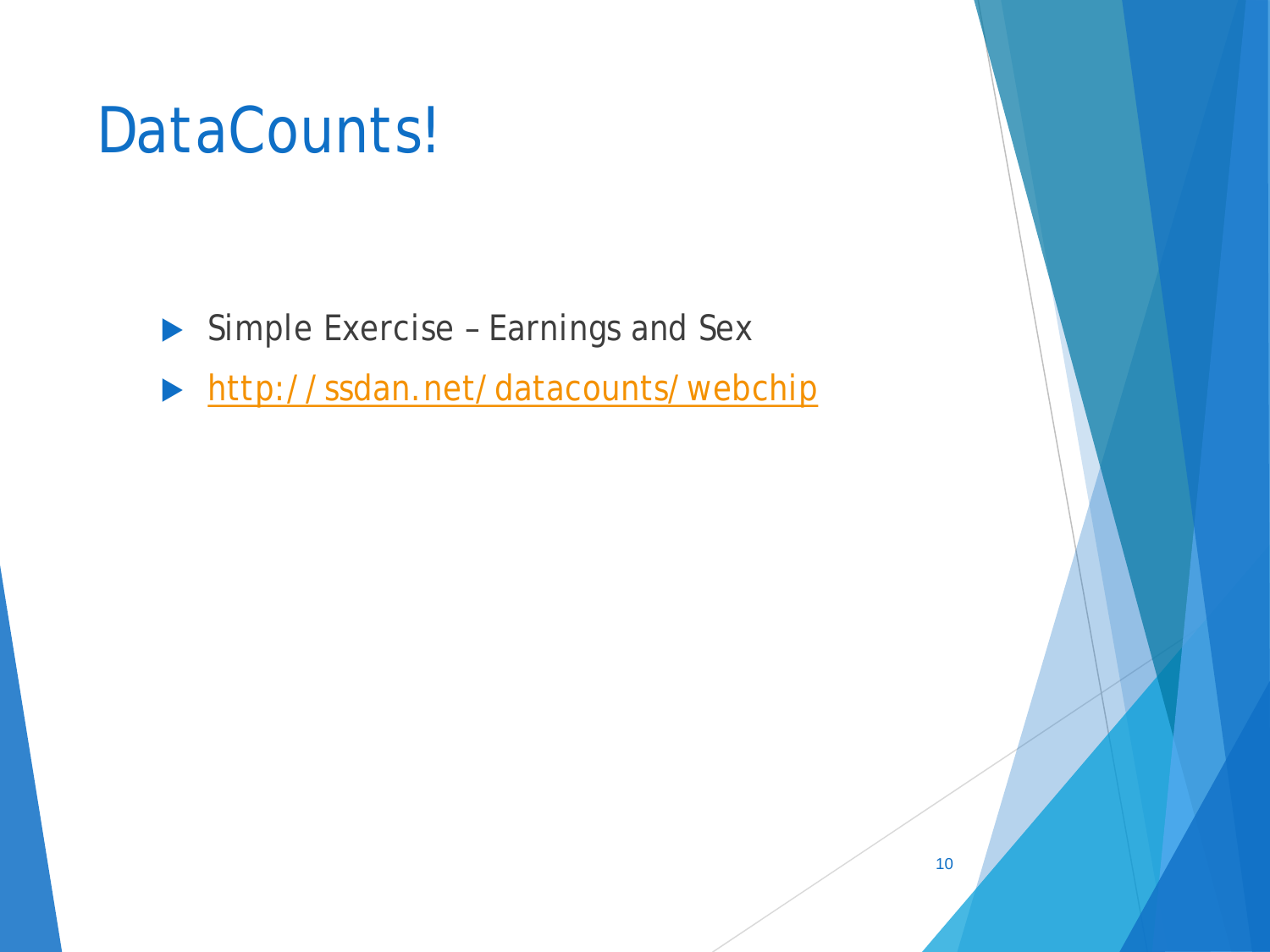# DataCounts! - Activity

### **Individual Exercise**

How do race and gender relate to earnings?

Use the dataset  $ACS17 \rightarrow EarnEduc$  for Question 1 and 2.  $\bullet$ 

### **Directions**

- Go to http://ssdan.net/datacounts/webchip  $\bullet$
- Select the pulldown menu under CHOOSE DATASET  $\bullet$
- Scroll down to the acs17 1yr in the drop-down menu under "Collection"  $\bullet$
- Select the data set EarnEduc17 (short for "Earnings and Education") under "Dataset"  $\bullet$

### **Question 1**

Using WebCHIP, compare earnings with sex, taking note of any patterns.

|                                                                                                                      | Male | Female | <b>Total</b> |
|----------------------------------------------------------------------------------------------------------------------|------|--------|--------------|
| $\begin{array}{r} \leq k \leq 25k \ \hline 1825-34k \ \hline 355-49k \ \hline 550-69k \ \hline 1870-99k \end{array}$ |      |        |              |
|                                                                                                                      |      |        |              |
|                                                                                                                      |      |        |              |
|                                                                                                                      |      |        |              |
|                                                                                                                      |      |        |              |
| $\$100k+$                                                                                                            |      |        |              |
| <b>Total</b>                                                                                                         |      |        |              |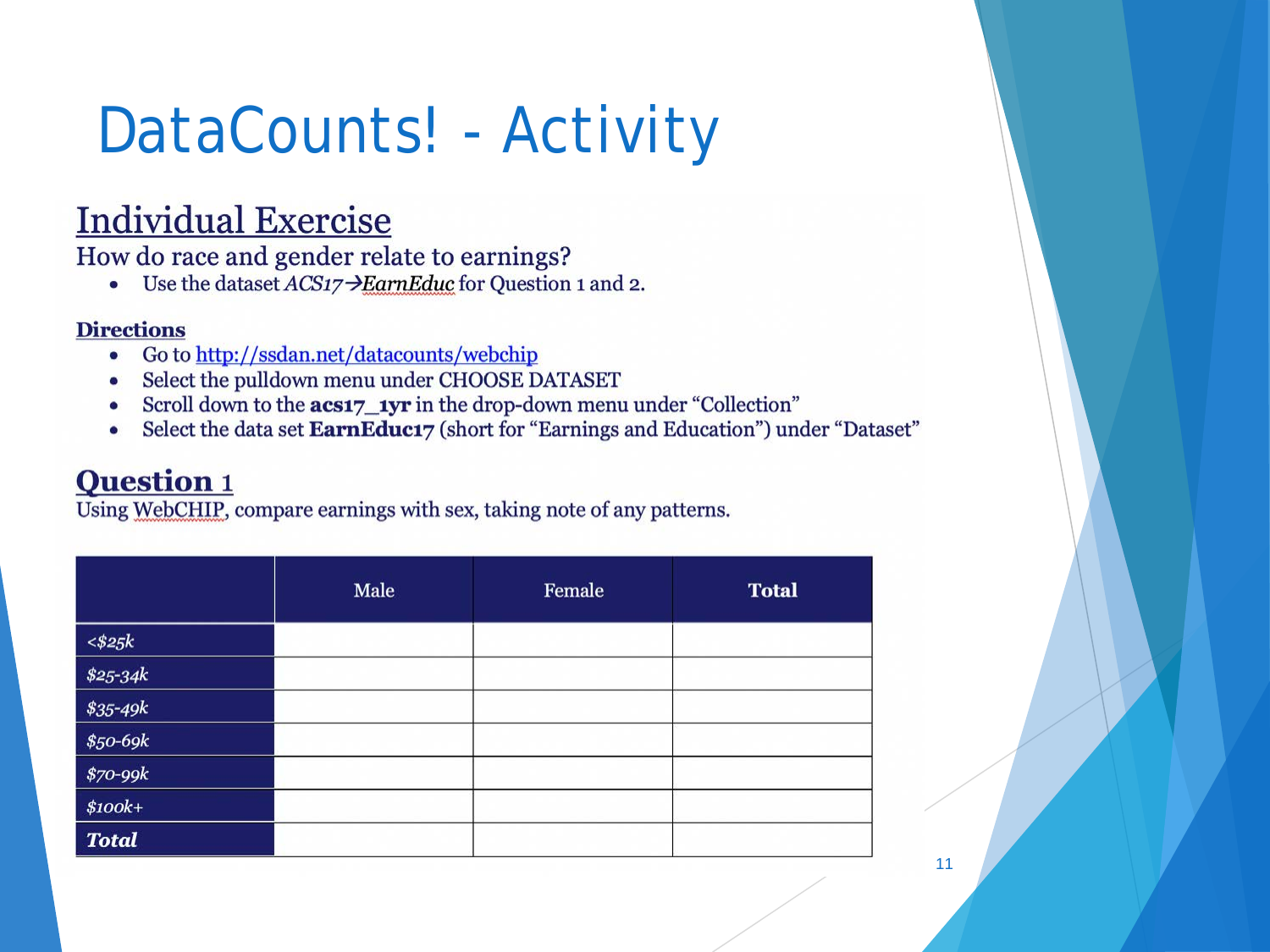## DataCounts! - Activity

### **Question 2**

How does earnings between the sexes differ by race?

|                      | <b>NH-White</b> |        |              | <b>Black or Afr. Amer.</b> |        |              |
|----------------------|-----------------|--------|--------------|----------------------------|--------|--------------|
|                      | Male            | Female | <b>Total</b> | Male                       | Female | <b>Total</b> |
| $<$ \$25 $k$         |                 |        |              |                            |        |              |
| $$25-34k$            |                 |        |              |                            |        |              |
| $$35-49k$            |                 |        |              |                            |        |              |
|                      |                 |        |              |                            |        |              |
| \$50-69k<br>\$70-99k |                 |        |              |                            |        |              |
| $$100k+$             |                 |        |              |                            |        |              |
| <b>Total</b>         |                 |        |              |                            |        |              |

|                  | <b>Hispanic</b> |        |              | <b>AIAN</b> |        |              |
|------------------|-----------------|--------|--------------|-------------|--------|--------------|
|                  | Male            | Female | <b>Total</b> | Male        | Female | <b>Total</b> |
| $<\!\!$ math525k |                 |        |              |             |        |              |
| $$25-34k$        |                 |        |              |             |        |              |
| $$35-49k$        |                 |        |              |             |        |              |
| \$50-69k         |                 |        |              |             |        |              |
| \$70-99k         |                 |        |              |             |        |              |
| $$100k+$         |                 |        |              |             |        |              |
| <b>Total</b>     |                 |        |              |             |        |              |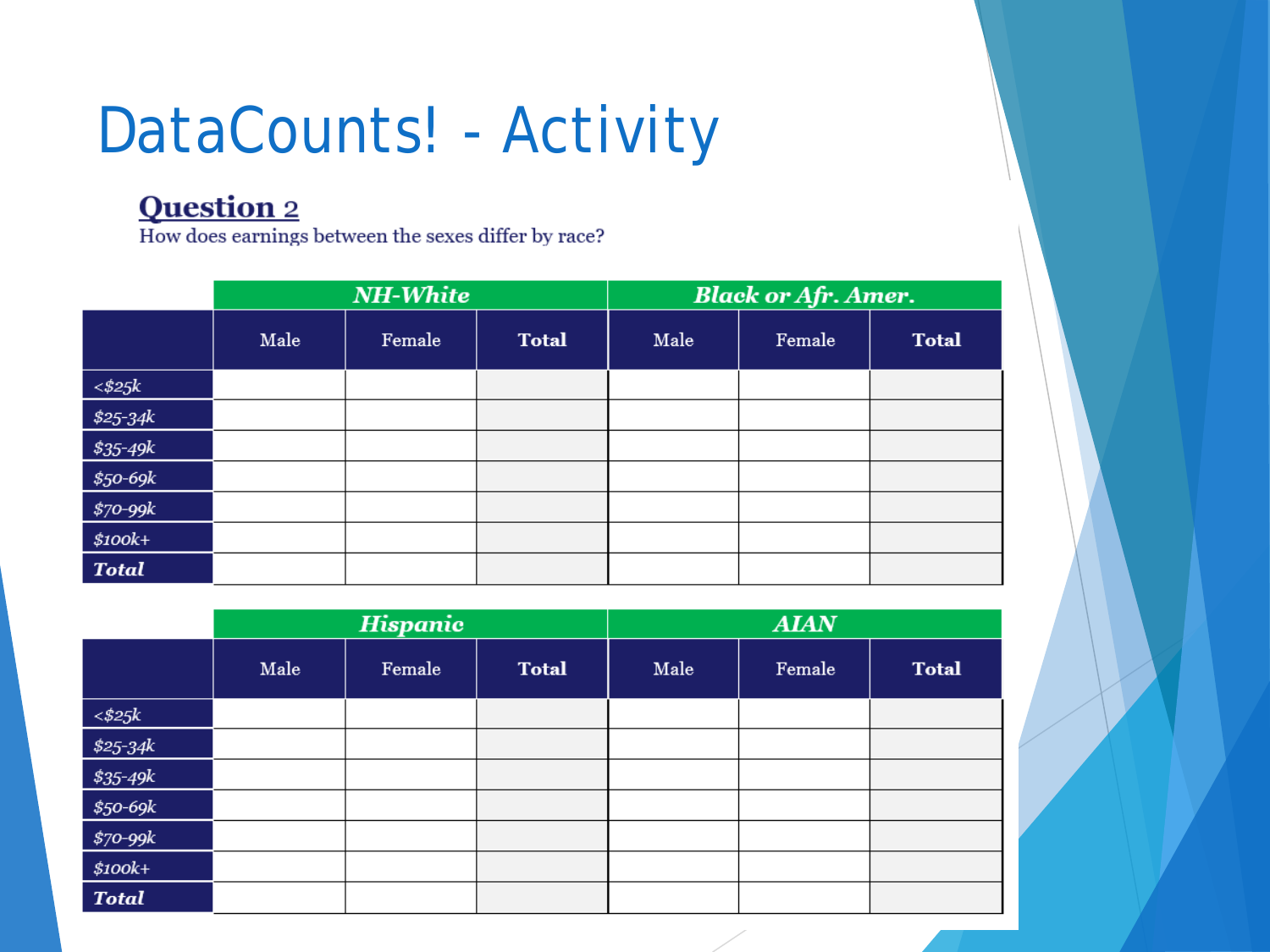Household Type over Time

- $\triangleright$  Acs2016trend $\rightarrow$ Household
- Has the share of married-couple households changed substantially over time?

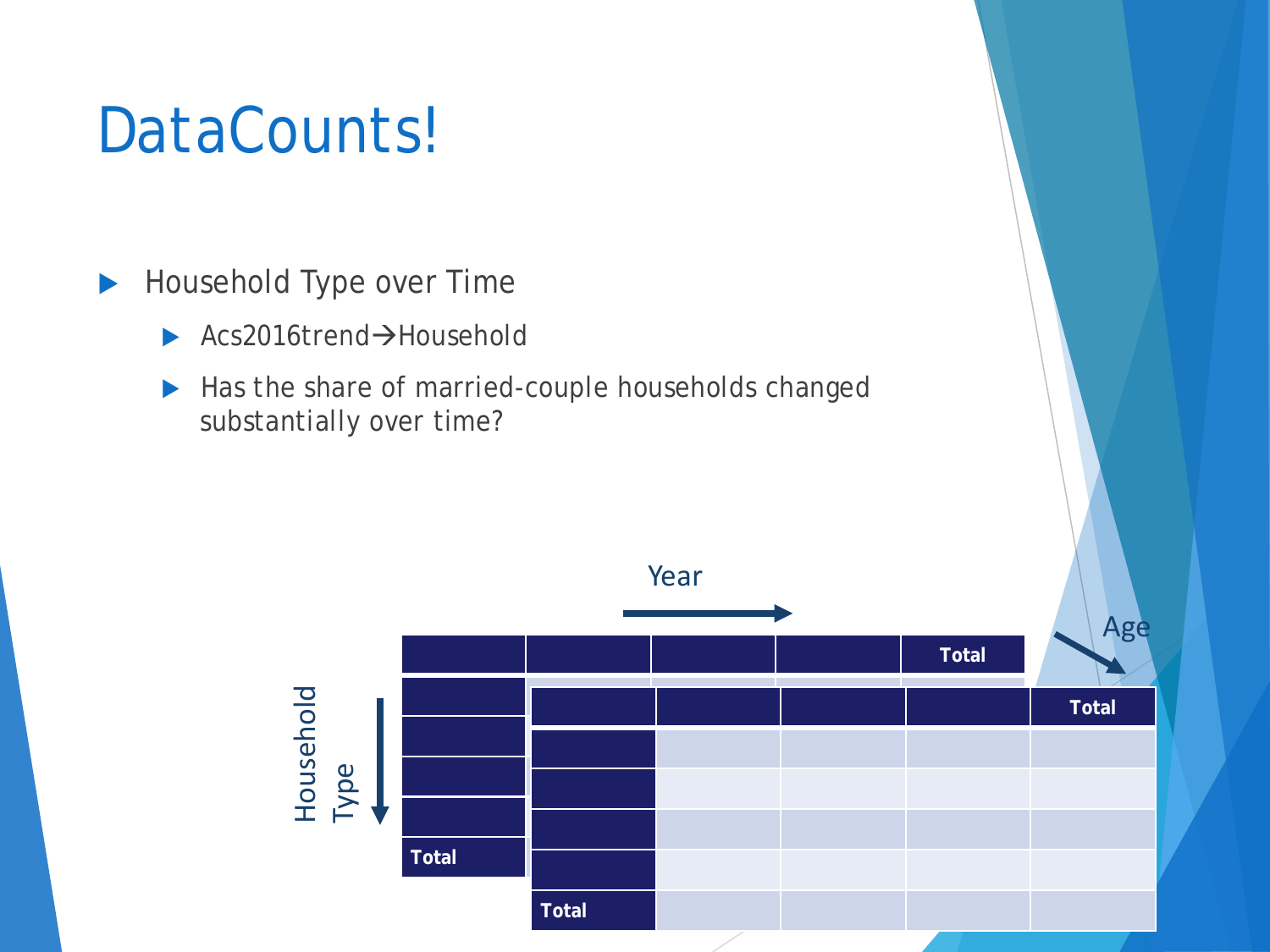### $\blacktriangleright$  Tips

### ▶ Datasets

- $\blacktriangleright$  Names often suggest tables: EducImm  $\rightarrow$  Education  $\dagger$ Immigration
- Assigning state-level datasets reduces opportunity to copy/paste from other classmates

### **Modules**

- $\blacktriangleright$  Adapting  $\rightarrow$  much faster than creating from scratch
- ▶ Ability to post your own, including adaptations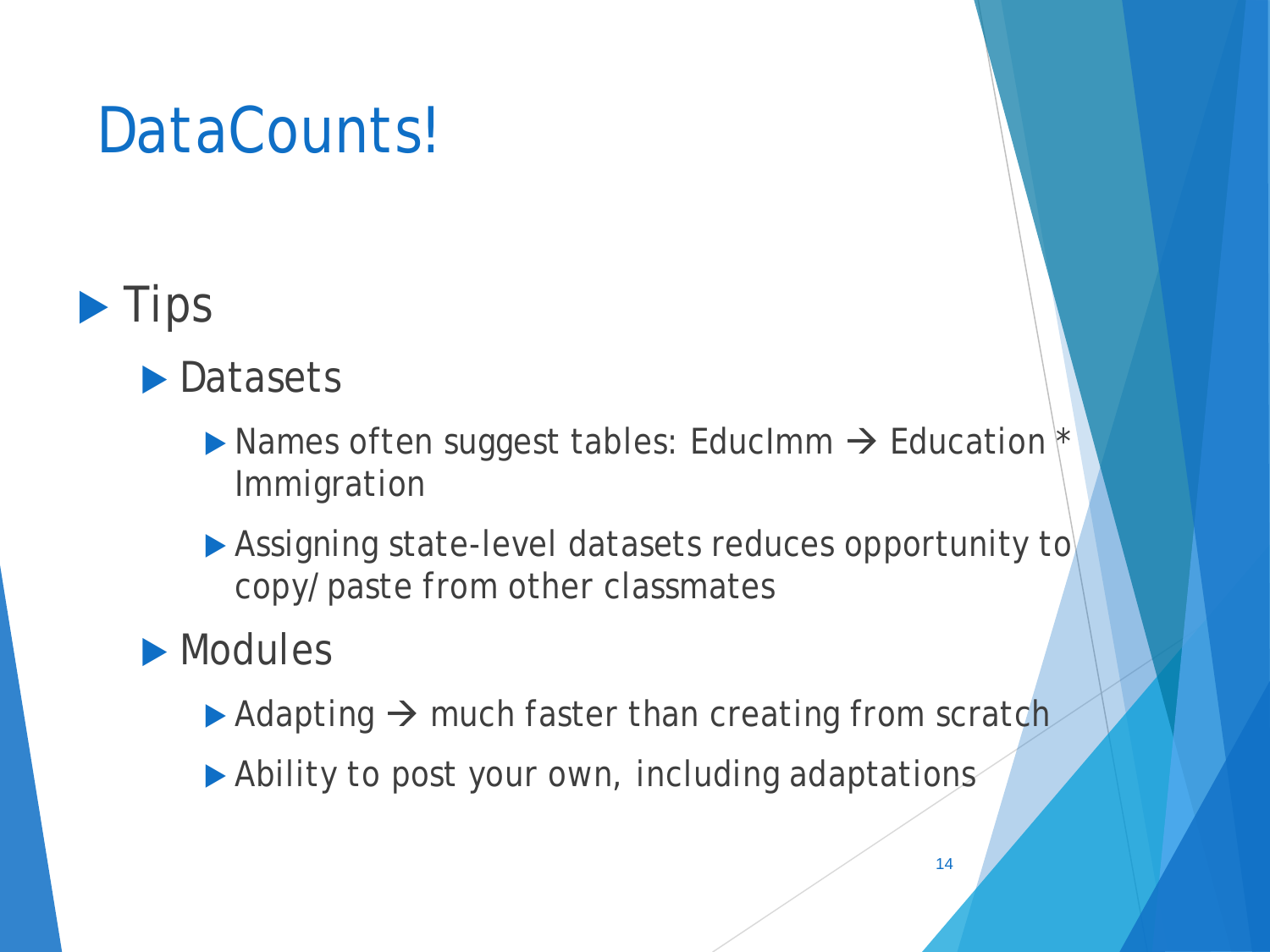## Data in the News - TwD

- $\blacktriangleright$  Found on TeachingWithData.org
- Updated regularly
- **Ties Data to Substance**



### Data in the News

### Population Density in the Early 20th Century

The Census Bureau's weekly data visualization shows the change in population density by county of the United States each decade from 1920-1950. In the 1920s, predominantly rural counties in the East saw declining population densities due to a trend of migration to cities. The 1930s saw the Great Plains decline in population while rural areas in the East became more densely populated again. As World War II ended, the United States saw increased geographic mobility, which led to 21.5 percent of civilians moving to different counties or states between 1940 and 1947. The map shows that urban and populated Northeast and Midwest counties saw the largest growth in the 1940s, while predominantly rural counties in the Great Plains and the South continued to see declining population density.

2012-08-16

### 55% of American Cell Phone Owners Have a Smartphone

Nielsen reportsthat smartphones are most popular among the younger and higher income demographics in America. 81% of those aged 18-24 and earning over \$100,000 possess a smartphone representing the highest usage of any age and income category. Overall, smartphones are a popular product: 60% of those aged 25-34 and making less than \$50,000 still own a smartphone; and 72% of Americans aged 25-34 earning between \$50,000 and \$100,000 possessed one. In early 2012, smartphones achieved the majority share of users in the mobile phone market, and today, 55% of cell phone owners have a smartphone. Additionally, women are more likely to use apps frequently. While men retain the greater share of app users. 58% of women actually rank in the top third of app users. Finally, consumers continue to embrace the iOS and Android operating systems. In May of last

From Nielen's Report on Mobile Consumers

year, the number of Android and iOS users topped off at 49 million, but this figure pales in comparison to the number of users by May of 2012: 90

million. 2012-08-08

### **U.S. Drought Worst Since Dust Bowl**

The drought currently overwhelming much of the U.S. ranks among the worst in American history and is the worst since the Dust Bowl. Since 1999, the National Drought Mitigation Center has tracked the spread and intensity of droughts, and according to the center, 11 states possess regions with an "exceptional drought," characterized as resulting in "widespread crop losses." and water emergencies. The "exceptional drought" category is the

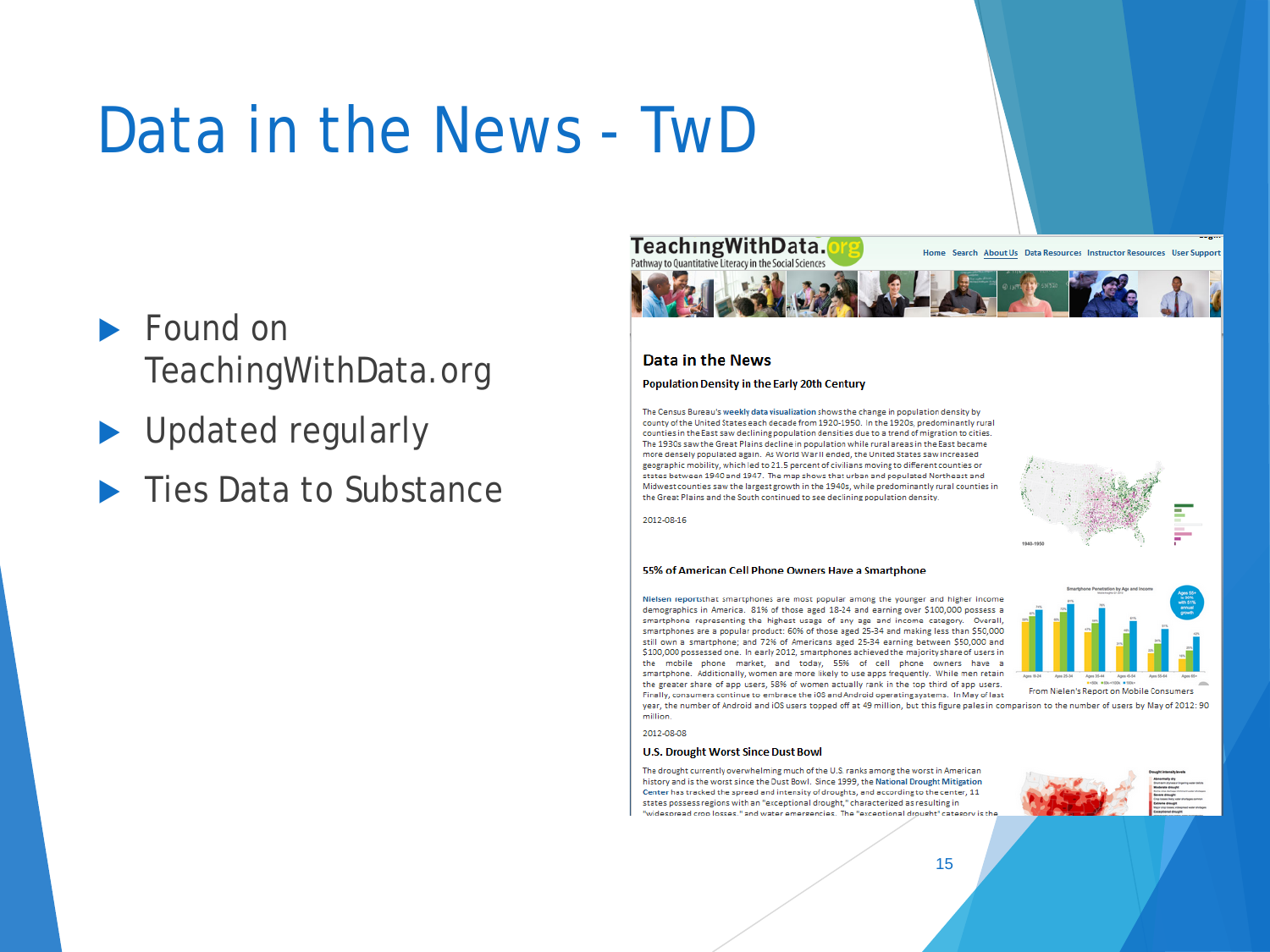## US Census Bureau PUMS

Now as SAS datasets!

▶ Available through American FactFinder or FTP

- ftp://ftp.census.gov/programs-surveys/acs/data/pums/2017/
- Data Dictionary (https://www2.census.gov/programssurveys/acs/tech\_docs/pums/data\_dict/PUMS\_Data\_Dictionary \_2013-2017.pdf)

Create custom extracts